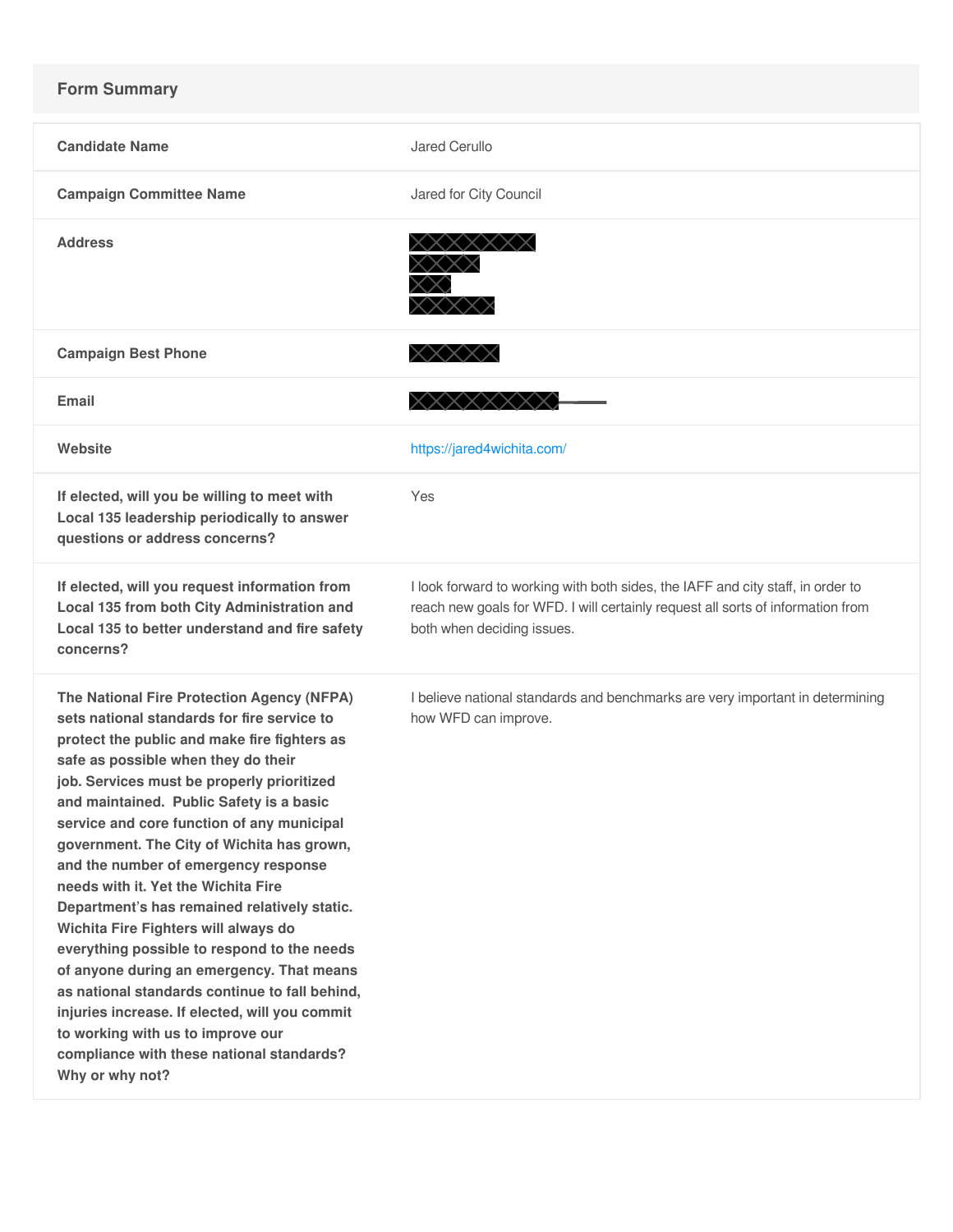## **Form Summary**

| NFPA 1710 sets staffing standards which<br>includes at least four (4) fire fighters on every<br>engine company and ladder company and<br>five (5) fire fighters on ladder companies in<br>high density areas. These staffing standards<br>are based on studies and determined by a<br>consortium of participants including<br>members of the fire service, municipalities<br>business, and industry professionals. These<br>staffing standards are minimum standards<br>that ensure timely, safe, effective, and<br>appropriate service levels for communities.<br>If elected, would you support the creation of<br>a plan that utilizes staff to better meet the<br>NFPA safety goals of five-person ladder<br>companies where indicated, and preserve<br>four-person staffing on fire engines and fire<br>trucks in Wichita? | Yes. This is why the council has committed \$1 million toward an optimization<br>study.                                                                                                                                        |
|--------------------------------------------------------------------------------------------------------------------------------------------------------------------------------------------------------------------------------------------------------------------------------------------------------------------------------------------------------------------------------------------------------------------------------------------------------------------------------------------------------------------------------------------------------------------------------------------------------------------------------------------------------------------------------------------------------------------------------------------------------------------------------------------------------------------------------|--------------------------------------------------------------------------------------------------------------------------------------------------------------------------------------------------------------------------------|
| If data collected during your term tells us that<br>Wichita needs additional fire fighters to meet<br>these goals, would you support the creation<br>of a plan to address those shortages?                                                                                                                                                                                                                                                                                                                                                                                                                                                                                                                                                                                                                                     | Yes.                                                                                                                                                                                                                           |
| The Covid-19 pandemic has impacted<br>everyone in our community. Throughout this<br>crisis, Wichita Fire Fighters have not<br>wavered and continue to demonstrate their<br>commitment to serving our city on the front<br>line. When a Fire Fighter experiences<br>possible COVID-19 symptoms themselves,<br>they must rely on their own personal sick<br>leave. If elected, would you support policy<br>that provides leave for testing or mandated<br>quarantine after a work-related Covid<br>exposure? Why or why not?                                                                                                                                                                                                                                                                                                     | These are discussions that must be had in contract talks with the city manager. I<br>do worry about how it can be proven that the COVID was caused by a work-<br>related exposure. Are firefighters being supplied enough PPE? |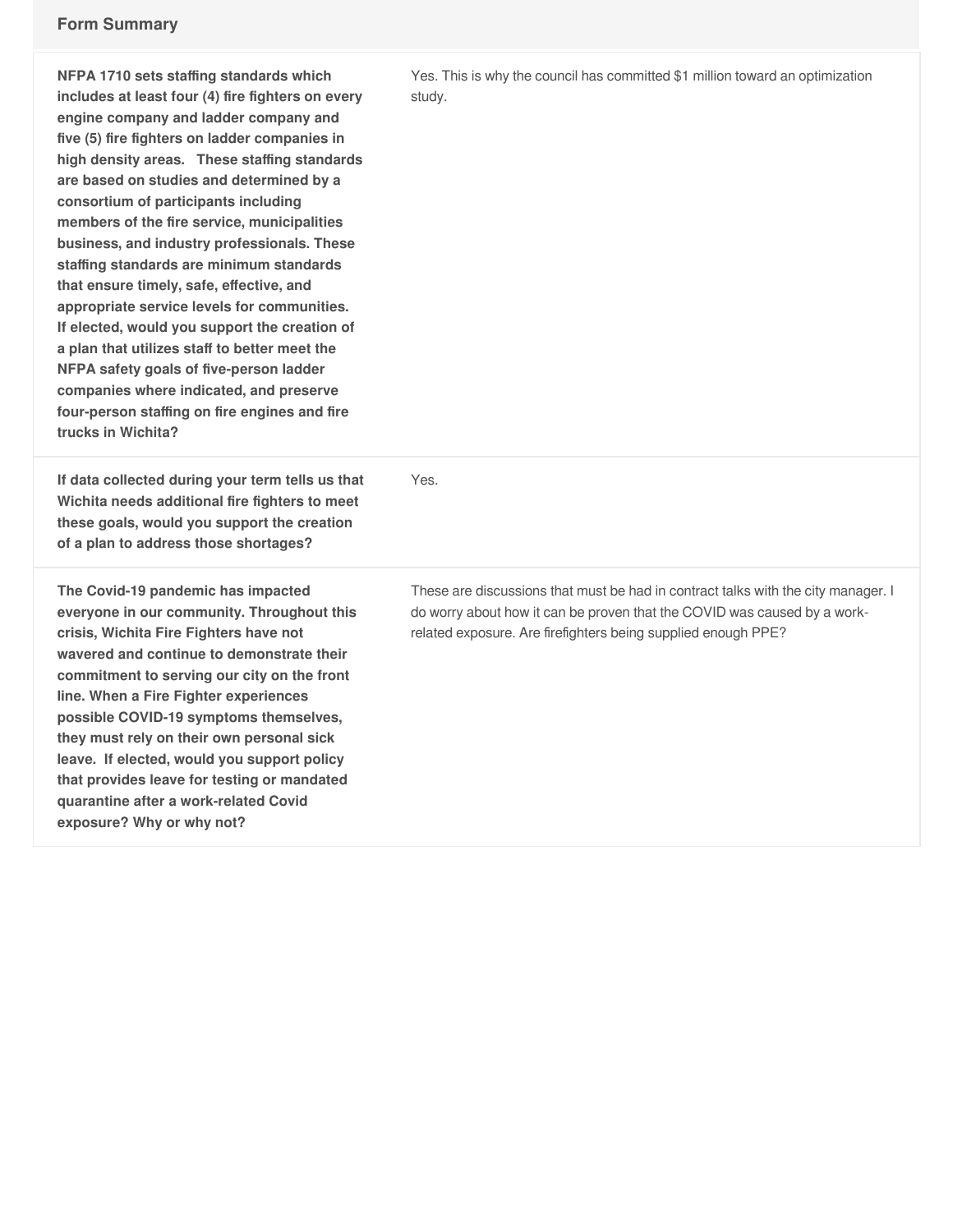**and state level?**

| In a council-manager government, an elected<br>city council serves as the city's primary<br>legislative body and appoints a chief<br>executive officer called a city manager to<br>oversee day-to-day municipal operations, to<br>draft a budget, and to implement and enforce<br>the council's policy and legislative<br>initiatives. The city-manager, city council,<br>and mayor work together to enact budgets,<br>to draft and enforce legislation, to provide<br>city services, and to oversee city<br>departments and appoint of departmental<br>heads. The city-manager is not an elected<br>position. Rather, the holder of this office<br>serves at the pleasure of the council, which<br>retains the legal right to dismiss and replace<br>the city-manager. Do you believe it is<br>appropriate for a City Council member to<br>push for changes in a proposed budget from<br>the City Manager's office? Why or why not? | Yes. I believe each council member and the mayor SHOULD be pushing for any<br>necessary changes in the city manager's recommended budget, with input<br>gained from all sources involved in such changes. That input would involve IAFF<br>and staff.                                                                                                                                                                                                                                                                                                                                                          |
|--------------------------------------------------------------------------------------------------------------------------------------------------------------------------------------------------------------------------------------------------------------------------------------------------------------------------------------------------------------------------------------------------------------------------------------------------------------------------------------------------------------------------------------------------------------------------------------------------------------------------------------------------------------------------------------------------------------------------------------------------------------------------------------------------------------------------------------------------------------------------------------------------------------------------------------|----------------------------------------------------------------------------------------------------------------------------------------------------------------------------------------------------------------------------------------------------------------------------------------------------------------------------------------------------------------------------------------------------------------------------------------------------------------------------------------------------------------------------------------------------------------------------------------------------------------|
| How do you see your role, if elected, in<br>guiding budget spending?                                                                                                                                                                                                                                                                                                                                                                                                                                                                                                                                                                                                                                                                                                                                                                                                                                                                 | I see myself as reviewing the budget that is presented each year and then going<br>to each and every department head or union representative to see if they have<br>any concerns, just as I did with the budget that was just passed for 2022.                                                                                                                                                                                                                                                                                                                                                                 |
| If elected, will you prioritize public safety in<br>this process?                                                                                                                                                                                                                                                                                                                                                                                                                                                                                                                                                                                                                                                                                                                                                                                                                                                                    | Yes                                                                                                                                                                                                                                                                                                                                                                                                                                                                                                                                                                                                            |
| Recently, the City of Wichita adopted a<br>minimum wage standard for all entry level<br>employees of \$15 dollars an hour. While we<br>applaud the city's commitment to new<br>employees and their families, the entry level<br>wage for an incoming Fire Fighter has not<br>increased. Do you believe an entry level<br>wage of \$15.54 an hour is a fair wage for a<br>new Fire Fighter? Why or why not?                                                                                                                                                                                                                                                                                                                                                                                                                                                                                                                           | Firefighter wages are not cut and dry. It is a complicated scale that, I admit,<br>confuses me. However, the current pay scale listed shows that a 40-hour a<br>week firefighter makes more than \$15.44/hr. The starting salary for such a<br>position in training is above \$19/hr. Then once they make A-step, the pay is<br>\$21.77/hr. The starting salary for a 56-hour firefighter is \$15.54, but they also go<br>back to station and sleep at night in between alarms, cook and eat dinner, etc.<br>They are also provided with benefits that include vacation time off, sick leave,<br>pension, etc. |
| We believe collective bargaining is a<br>necessary and useful tool that helps keep<br>our city competitive, increases fire fighter<br>and public safety, and helps to protect all<br>public safety employees. We also believe<br>arbitration provides for a fair mechanism to<br>settle disputes and is a time-tested and<br>transparent process. If elected, will you<br>support and respect the bargaining and<br>arbitration rights of Wichita Fire Fighters and<br>other City of Wichita employees, at the city                                                                                                                                                                                                                                                                                                                                                                                                                  | Yes                                                                                                                                                                                                                                                                                                                                                                                                                                                                                                                                                                                                            |